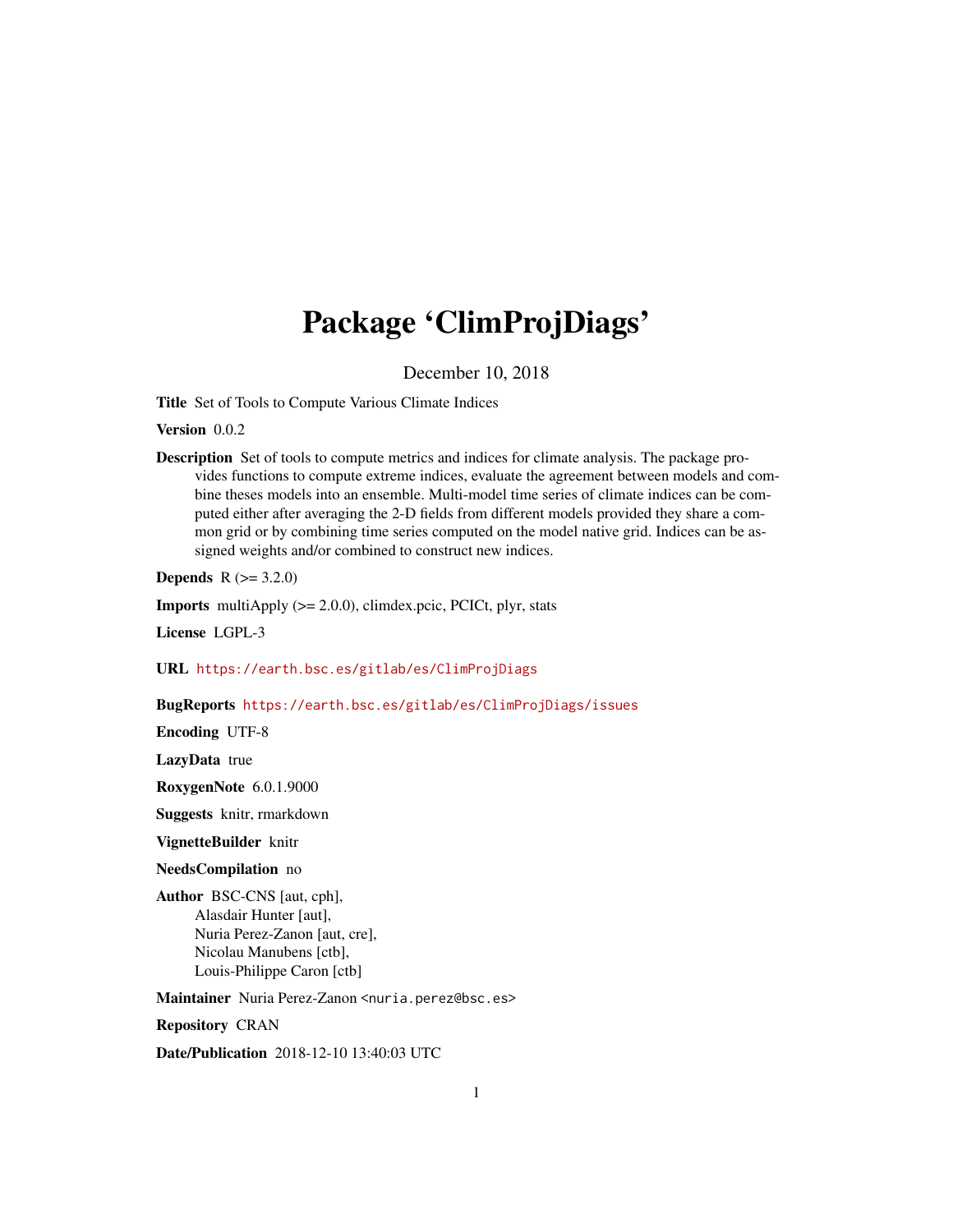# <span id="page-1-0"></span>R topics documented:

#### **Index** 2008 **Index** 2008 **Index**

| AnoAgree | Percentage of anomalies which agrees with the sign of the mean |  |  |  |  |  |
|----------|----------------------------------------------------------------|--|--|--|--|--|
|          | anomaly for multidimensional arrays                            |  |  |  |  |  |

# Description

This function computes the mean and the percentage of agreement between anomalies.

# Usage

```
AnoAgree(ano, membersdim, na.rm = TRUE, ncores = NULL)
```
# Arguments

| ano        | A multidimensional array.                                                                                                                                                                                              |
|------------|------------------------------------------------------------------------------------------------------------------------------------------------------------------------------------------------------------------------|
| membersdim | The dimension in which models are stored.                                                                                                                                                                              |
| na.rm      | A logical indicating whether missing values should be removed. If na.rm is<br>FALSE an NA value in any of the arguments will cause a value of NA to be<br>returned, otherwise (TRUE by default) NA values are ignored. |
| ncores     | The number of cores to be used when computing the agreement.                                                                                                                                                           |

# Value

An array of one dimension less than the ano object, except for one dimensional arrays or vectors, for which an array of dimension 1 called 'var' is returned.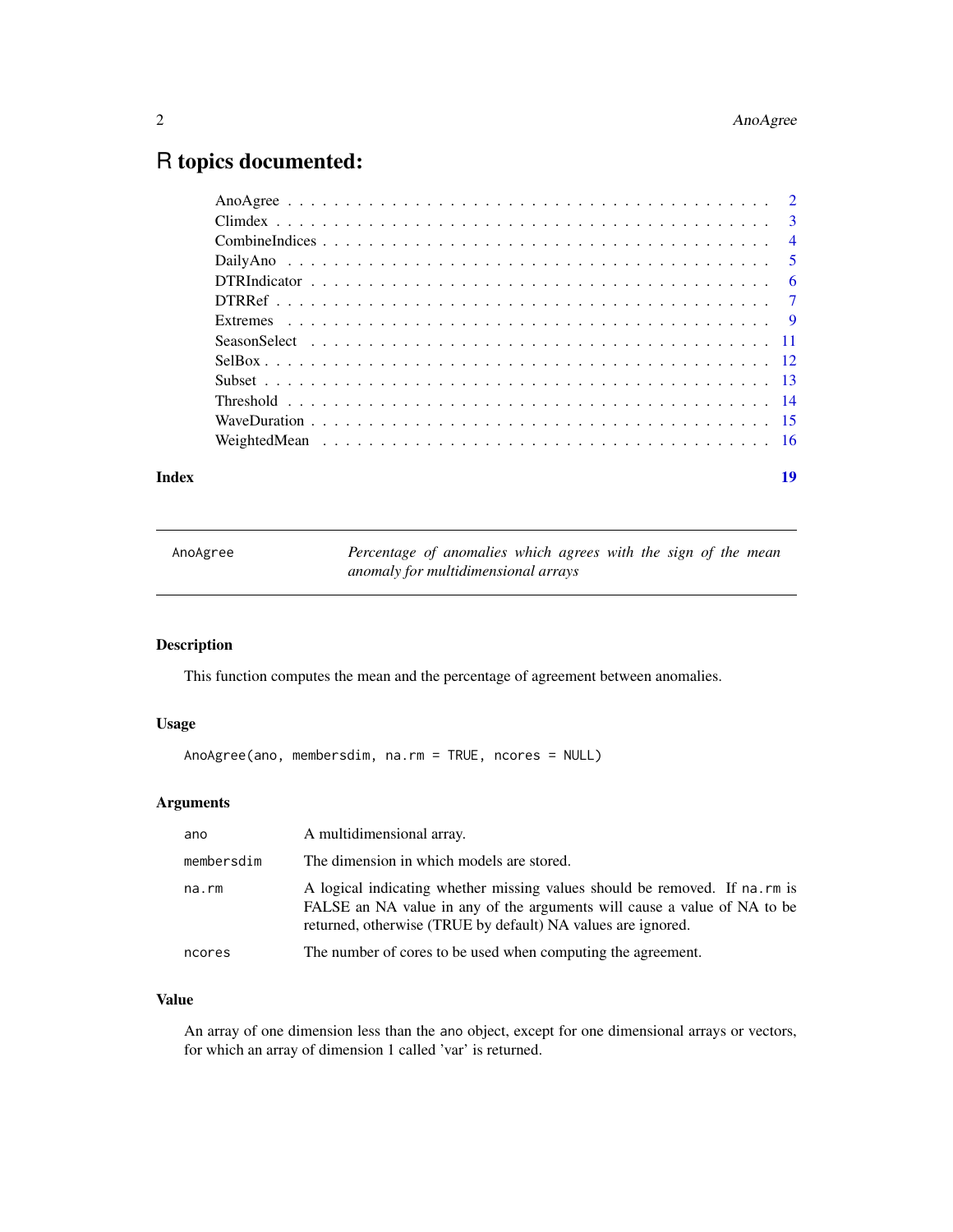#### <span id="page-2-0"></span>Climdex 3

# Examples

```
# Example with random sample:
a \leftarrow \text{NULL}for(i in 1:20) { a \leq c(a, \text{norm}(6)) }
dim(a) \leq c(lat = 2, lon = 3, var = 4, mod = 5)
agree <- AnoAgree(ano = a, membersdim = which(names(dim(a)) == 'mod'), na.rm = TRUE, ncores = NULL)
print(agree)
a \leftarrow \text{norm}(6)agree <- AnoAgree(ano = a, membersdim = 1, na.rm = TRUE, ncores = NULL)
print(agree)
```

| Climdex | Wrapper for applying the climdex routine ETCCDI climate change |  |  |  |  |
|---------|----------------------------------------------------------------|--|--|--|--|
|         | indices to n-dimensional arrays.                               |  |  |  |  |

# Description

This function computes the t90p, t10p, cdd or rx5day indices from n-dimensional arrays.

# Usage

```
Climdex(data, metric, threshold = NULL, base.range = NULL, dates = NULL,
  timedim = NULL, calendar = NULL, ncores = NULL)
```

| data       | A numeric n-dimensional array containing daily maximum or minimum temper-<br>ature, wind speed or precipitation amount.                                                                               |
|------------|-------------------------------------------------------------------------------------------------------------------------------------------------------------------------------------------------------|
| metric     | The metric to be computed, either 't $90p'$ , 't $10p'$ , 'Wx', 'cdd' or 'rx5day'.                                                                                                                    |
| threshold  | For the 't90p' and 't10p' metrics, an array of the 90th/10th percentiles must be<br>included. This parameter can be computed with the Threshold function.                                             |
| base.range | The years used for the reference period. If NULL (by default), all years are<br>used.                                                                                                                 |
| dates      | A vector of dates with a calendar attributes. If NULL (by default), the 'time'<br>attributes of parameter 'data' are considered.                                                                      |
| timedim    | An integer number indicating the position of the time dimension in the parameter<br>data. If NULL (by default), the dimension called 'time' in parameter data is<br>considered as temporal dimension. |
| calendar   | A character indicating the calendar type.                                                                                                                                                             |
| ncores     | The number of cores to be used when computing the index.                                                                                                                                              |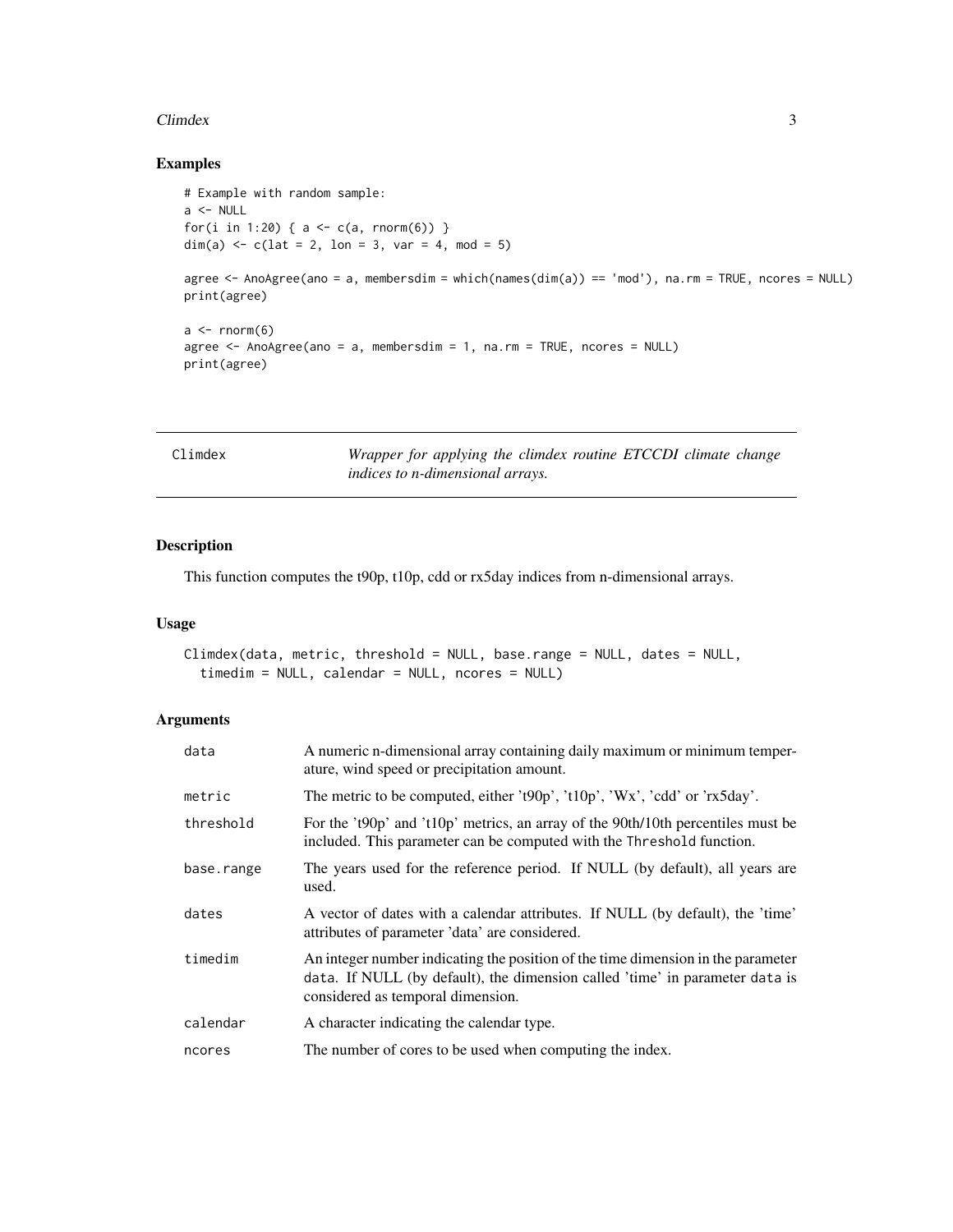<span id="page-3-0"></span>A list of length 2:

- \$result An array with the same dimensions as the input array, except for the temporal dimension which is renamed to 'year', moved to the first dimension position and reduce to annual resolution.
- \$years A vector of the corresponding years.

### Examples

```
##Example synthetic data:
data <- 1:(2 * 3 * 372 * 1)dim(data) <- c(lon = 2, lat = 3, time = 372, model = 1)
time <- c(seq(ISOdate(1900, 1, 1), ISOdate(1900, 1, 31), "day"),
         seq(ISOdate(1901, 1, 1), ISOdate(1901, 1, 31), "day"),
         seq(ISOdate(1902, 1, 1), ISOdate(1902, 1, 31), "day"),
         seq(ISOdate(1903, 1, 1), ISOdate(1903, 1, 31), "day"),
         seq(ISOdate(1904, 1, 1), ISOdate(1904, 1, 31), "day"),
         seq(ISOdate(1905, 1, 1), ISOdate(1905, 1, 31), "day"),
         seq(ISOdate(1906, 1, 1), ISOdate(1906, 1, 31), "day"),
         seq(ISOdate(1907, 1, 1), ISOdate(1907, 1, 31), "day"),
         seq(ISOdate(1908, 1, 1), ISOdate(1908, 1, 31), "day"),
         seq(ISOdate(1909, 1, 1), ISOdate(1909, 1, 31), "day"),
         seq(ISOdate(1910, 1, 1), ISOdate(1910, 1, 31), "day"),
         seq(ISOdate(1911, 1, 1), ISOdate(1911, 1, 31), "day"))
metadata <- list(time = list(standard_name = 'time', long_name = 'time', calendar = 'gregorian',
                            units = 'days since 1970-01-01 00:00:00', prec = 'double',
                            dim = list(list(name = 'time', unlim = FALSE))))
attr(time, "variables") <- metadata
attr(data, 'Variables')$dat1$time <- time
thres \leq rep(10, 31 \neq 2 \neq 3)
dim(thres) \leq c(jdays = 31, lon = 2, lat = 3, model = 1)
str(thres)
clim <- Climdex(data, metric = "t90p", threshold = thres)
str(clim)
```

```
CombineIndices Combine weighted indices of n-dimensional arrays
```
#### Description

Function to combine climate indices for multiple models through addition, subtraction, division or averaging, optionally applying weights to each index.

#### Usage

```
CombineIndices(indices, weights = NULL, operation = "mean")
```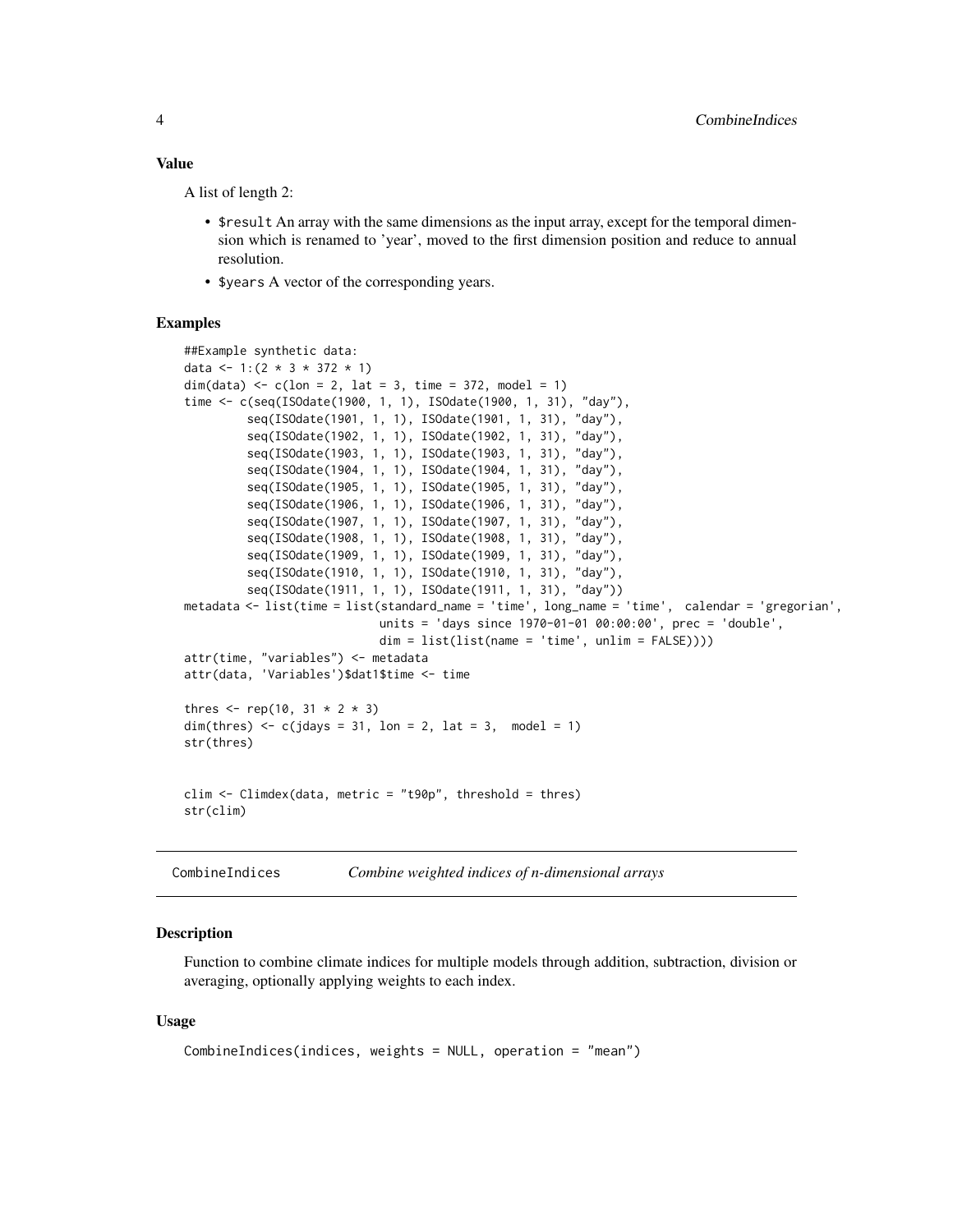#### <span id="page-4-0"></span>DailyAno 5

# Arguments

| indices   | List of n-dimensional arrays with equal dimensions to be combined.                                                                                                                                                                        |
|-----------|-------------------------------------------------------------------------------------------------------------------------------------------------------------------------------------------------------------------------------------------|
| weights   | Vector of weights for the indices, whose length is the same as the list of pa-<br>rameter indices. If not provided, a weight of 1 is assigned to each index. If<br>operation $=$ 'mean' the weights are normalized to sum 1 all together. |
| operation | The operation for combining the indices, either "mean" (default), "add", "subtract"<br>or "divide".                                                                                                                                       |

# Value

An array of the same dimensions as one of the elements in the parameter indices.

#### Examples

```
a \leftarrow matrix(rnorm(6), 2, 3)b \leftarrow \text{matrix}(rnorm(6), 2, 3)comb\_ind \leftarrow CombineIndices(indices = list(a, b), weights = c(2, 1), operation = "add")print(comb_ind)
a \leftarrow \text{norm}(24)dim(a) <-c(lon = 2, lat = 3, mod = 4)
b \leq -rnorm(24)dim(b) <-c(lon = 2, lat = 3, mod = 4)
comb\_ind \leftarrow CombineIndices(indices = list(a, b), weights = c(2, 1), operation = "add")print(comb_ind)
```
DailyAno *Daily anomalies*

# Description

This function computes daily anomalies from a vector containing the daily time series.

# Usage

```
DailyAno(data, jdays = NULL, dates = NULL, calendar = NULL,
 na.rm = TRUE)
```

| data  | A vector of daily data.                                                                                                    |
|-------|----------------------------------------------------------------------------------------------------------------------------|
| jdays | A vector of the corresponding day of the year. This vector must be the same<br>length as parameter data.                   |
| dates | If jdays is not supplied, a vector of dates corresponding to the observations in<br>data with defined calendar attributes. |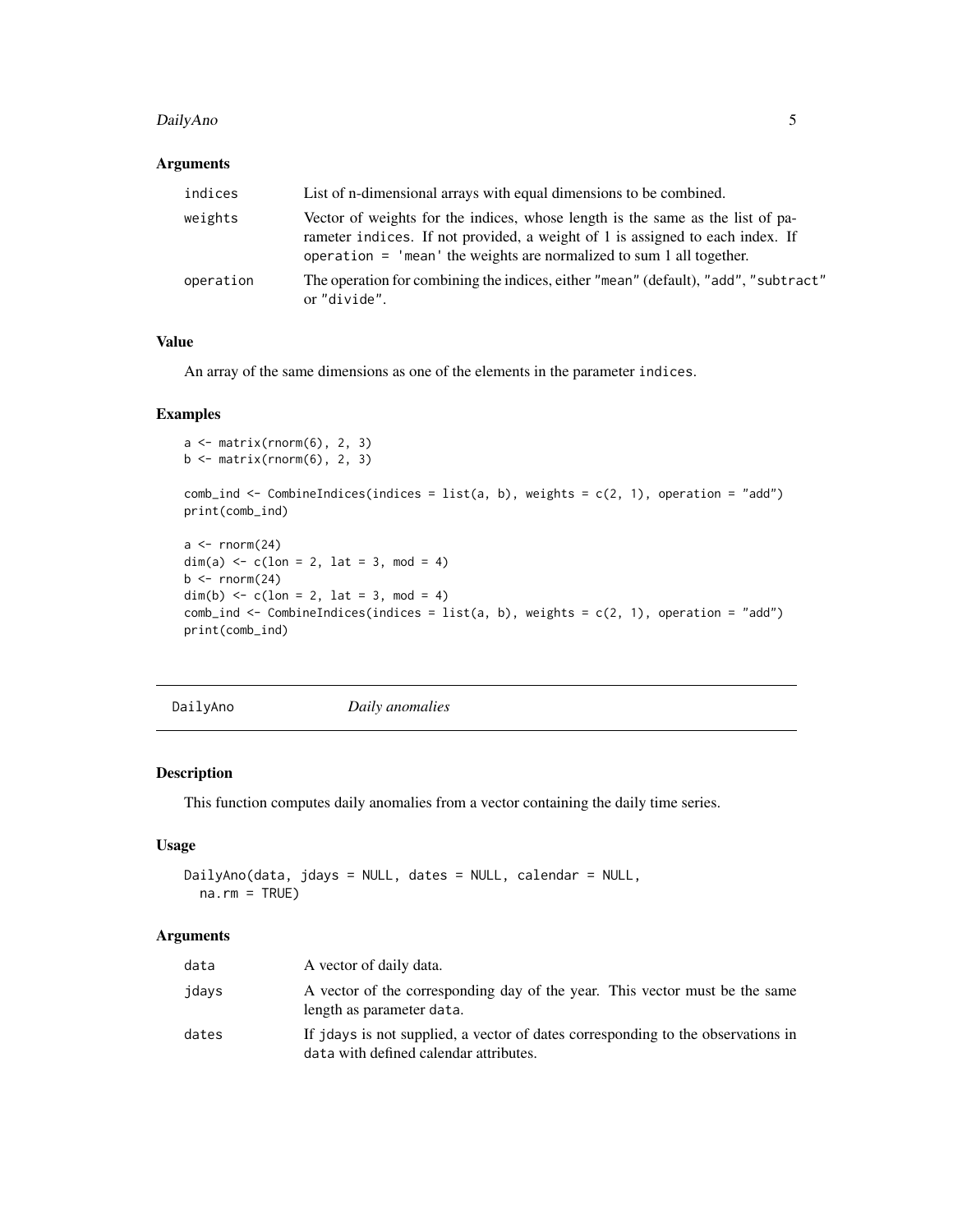<span id="page-5-0"></span>

| calendar | A character indicating the calendar type.                                  |
|----------|----------------------------------------------------------------------------|
| na.rm    | A logical indicating whether missing values should be removed. If na.rm is |
|          | FALSE an NA value in any of the arguments will cause a value of NA to be   |
|          | returned, otherwise (TRUE by default) NA values are ignored.               |

A vector of daily anomalies of the same length as parameter data.

# Examples

```
# Time series in a vector example:
data <- 1:10
jdays < -c(rep(1, 5), rep(2, 5))daily_anomaly <- DailyAno(data = data, jdays = jdays, na.rm = TRUE)
print(daily_anomaly)
```

| DTRIndicator | Diurnal temperature range indicator (DTR) of multidimensional ar- |
|--------------|-------------------------------------------------------------------|
|              | ravs                                                              |

# Description

This function computes the diurnal temperature indicator, defined as the number of days where the diurnal temperature variation exceeds the vulnerability threshold (defined as the mean(tmax -tmin) + 5 from the reference period).

# Usage

```
DTRIndicator(tmax, tmin, ref, by.seasons = TRUE, dates = NULL,
  timedim = NULL, calendar = NULL, ncores = NULL)
```

| tmax       | A numeric multidimensional array containing daily maximum temperature.                                                                                                                                                             |
|------------|------------------------------------------------------------------------------------------------------------------------------------------------------------------------------------------------------------------------------------|
| tmin       | A numeric multidimensional array containing daily minimum temperature. This<br>array must be the same dimensions as tmax parameter.                                                                                                |
| ref        | An output list from the DTRRef function with the same dimensions as param-<br>eters tmax and tmin, except the time dimension, containing the mean diurnal<br>temperature variation for the reference period.                       |
| by.seasons | If TRUE (by default), the DTR is computed for each season (December-January-<br>February, March-April-May, June-July-August and September-October-November)<br>seperately. If FALSE is specified, the montly mean DTR is computed. |
| dates      | A vector of dates with a calendar attributes. If NULL (by default), the 'time'<br>attributes of parameter 'tmax' and 'tmin' are considered.                                                                                        |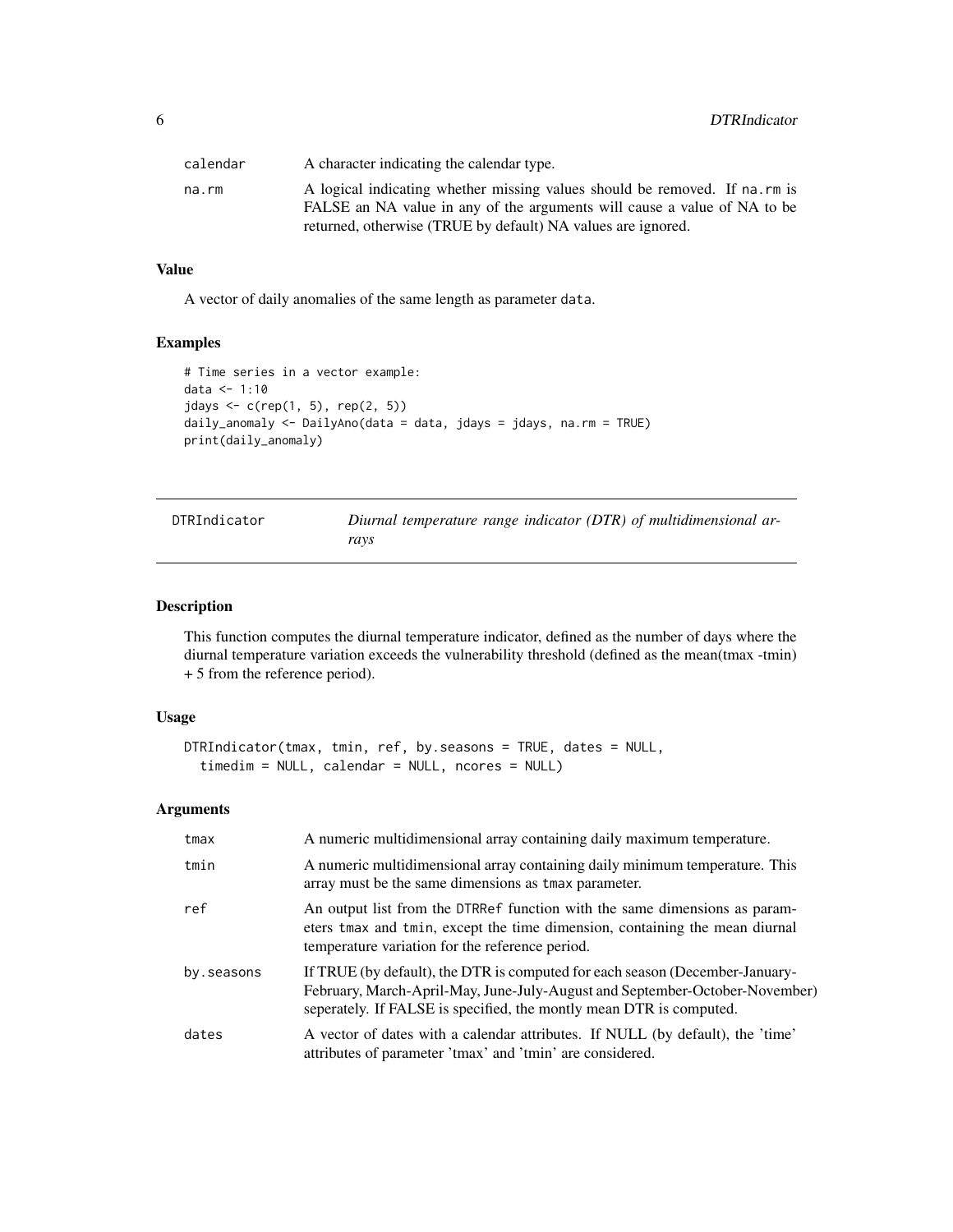<span id="page-6-0"></span>

| timedim  | An integer number indicating the position of the time dimension in the param-<br>eters tmax and tmin. If NULL (by default), the dimension called 'time' in pa-<br>rameter tmax and tmin is considered as time dimension. |
|----------|--------------------------------------------------------------------------------------------------------------------------------------------------------------------------------------------------------------------------|
| calendar | A character indicating the calendar type.                                                                                                                                                                                |
| ncores   | The number of cores to be used when computing the index.                                                                                                                                                                 |

A list of length 3:

- \$dtr.refAn array with the same dimensions as the input data, but with the time dimension reduce from daily to monthly or seasonal resolution depending on the selected resolution in by.season.
- \$yearA vector of the corresponding years.
- \$seasonA vector of the seasons or months corresponding to the resolution selected in by . season

# **Examples**

```
##Exmaple with synthetic data:
tmax < -1 : (2 * 3 * 730 * 1)dim(tmax) <- c(lon = 2, lat = 3, time = 730, model = 1)
tmin <- (1 : (2 * 3 * 730 * 1)) - 1dim(tmin) <- c(lon = 2, lat = 3, time = 730, model = 1)time <- seq(as.POSIXct("1900-01-01 12:00:00", tz = "", format = "%Y-%d-%m %H:%M:%S"),
         as.POSIXct("1901-31-12 18:00:00", tz = "", format = "%Y-%d-%m %H:%M:%S"), "day")
time <- as.POSIXct(time, tz = "CET")
metadata \leq list(time = list(standard_name = 'time', long_name = 'time',
                            calendar = 'noleap',
                            units = 'days since 1970-01-01 00:00:00', prec = 'double',
                            dim = list(list(name ='time', unlim = FALSE))))
attr(time, "variables") <- metadata
attr(tmax, 'Variables')$dat1$time <- time
attr(tmax, 'Variables')$common[[2]]$dim[[3]]$len = length(time)
attr(tmax, 'Variables')$common[[2]]$dim[[3]]$vals <- time
attr(tmin, 'Variables')$dat1$time <- time
attr(tmin, 'Variables')$common[[2]]$dim[[3]]$len = length(time)
attr(tmin, 'Variables')$common[[2]]$dim[[3]]$vals <- time
a <- DTRRef(tmax, tmin, by.seasons = FALSE, ncores = NULL)
aa \leq DTRIndicator(tmax, tmin, ref = a, by. seasons = FALSE, ncores = NULL)
str(aa)
dim(aa$indicator)
```
DTRRef *Diurnal temperature range of multidimensional arrays*

#### Description

This function computes the mean diurnal temperature range (tmax - tmin).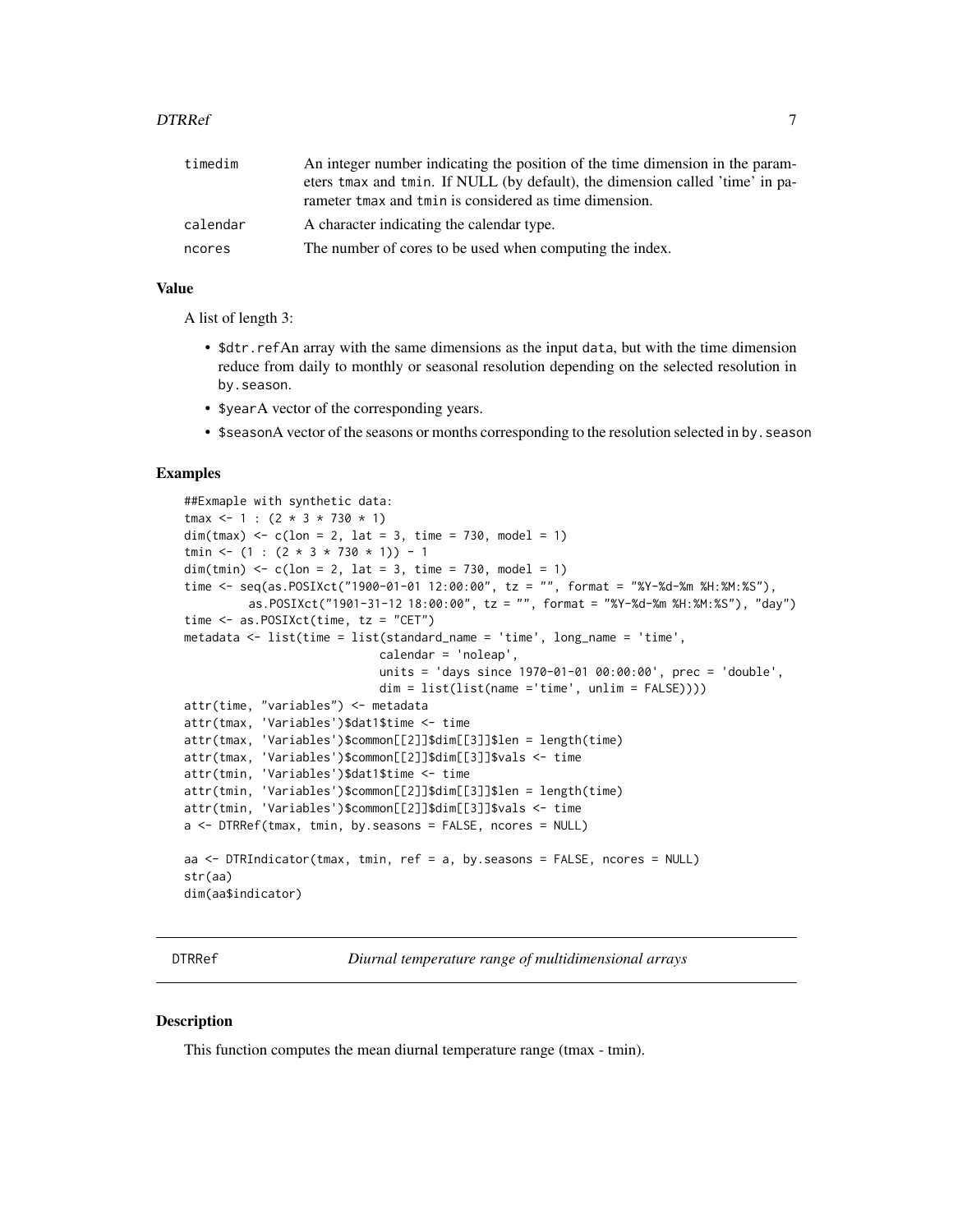#### Usage

```
DTRRef(tmax, tmin, by.seasons = TRUE, dates = NULL, timedim = NULL,
  calendar = NULL, na.rm = TRUE, ncores = NULL)
```
#### Arguments

| tmax       | A numeric multidimensional array containing daily maximum temperature.                                                                                                                                                             |
|------------|------------------------------------------------------------------------------------------------------------------------------------------------------------------------------------------------------------------------------------|
| tmin       | A numeric multidimensional array containing daily minimum temperature.                                                                                                                                                             |
| by.seasons | If TRUE (by default), the DTR is computed for each season (December-January-<br>February, March-April-May, June-July-August and September-October-November)<br>seperately. If FALSE is specified, the montly mean DTR is computed. |
| dates      | A vector of dates with a calendar attributes. If NULL (by default), the 'time'<br>attributes of parameter 'tmax' and 'tmin' are considered.                                                                                        |
| timedim    | An integer number indicating the position of the time dimension in the param-<br>eters tmax and tmin. If NULL (by default), the dimension called 'time' in pa-<br>rameter tmax and tmin is considered as time dimension.           |
| calendar   | A character indicating the calendar type.                                                                                                                                                                                          |
| na.rm      | A logical indicating whether missing values should be removed. If na.rm is<br>FALSE an NA value in any of the arguments will cause a value of NA to be<br>returned, otherwise (TRUE by default) NA values are ignored.             |
| ncores     | The number of cores to be used when computing the index.                                                                                                                                                                           |
|            |                                                                                                                                                                                                                                    |

# Details

The function returns a reordered array with 'time' dimension in the first position in the dtr.ref label.

#### Value

A list of length 2:

- \$dtr.ref An array with the same dimensions as the input data, but with the time dimension reduce from daily to monthly or seasonal resolution depending on the selected resolution in by.season.
- \$season A vector of the season or months corresponding to the resolution selected in by.season

```
##Exmaple with synthetic data:
\text{tmax} <- 1:(2 * 3 * 365 * 1)
dim(tmax) \leq -c(1 \text{on} = 2, 1 \text{at} = 3, \text{time} = 365, \text{model} = 1)tmin <- (1:(2 * 3 * 365 * 1))-1
dim(tmin) <- c(\text{lon} = 2, \text{lat} = 3, \text{time} = 365, \text{model} = 1)time <- seq.Date(as.Date("1900-01-01", format = "%Y-%d-%m"),
                  as.Date("1900-31-12", format = "%Y-%d-%m"), 1)
time \leq as. POSIXct(time, tz = "CET")
metadata <- list(time = list(standard_name = 'time', long_name = 'time',
```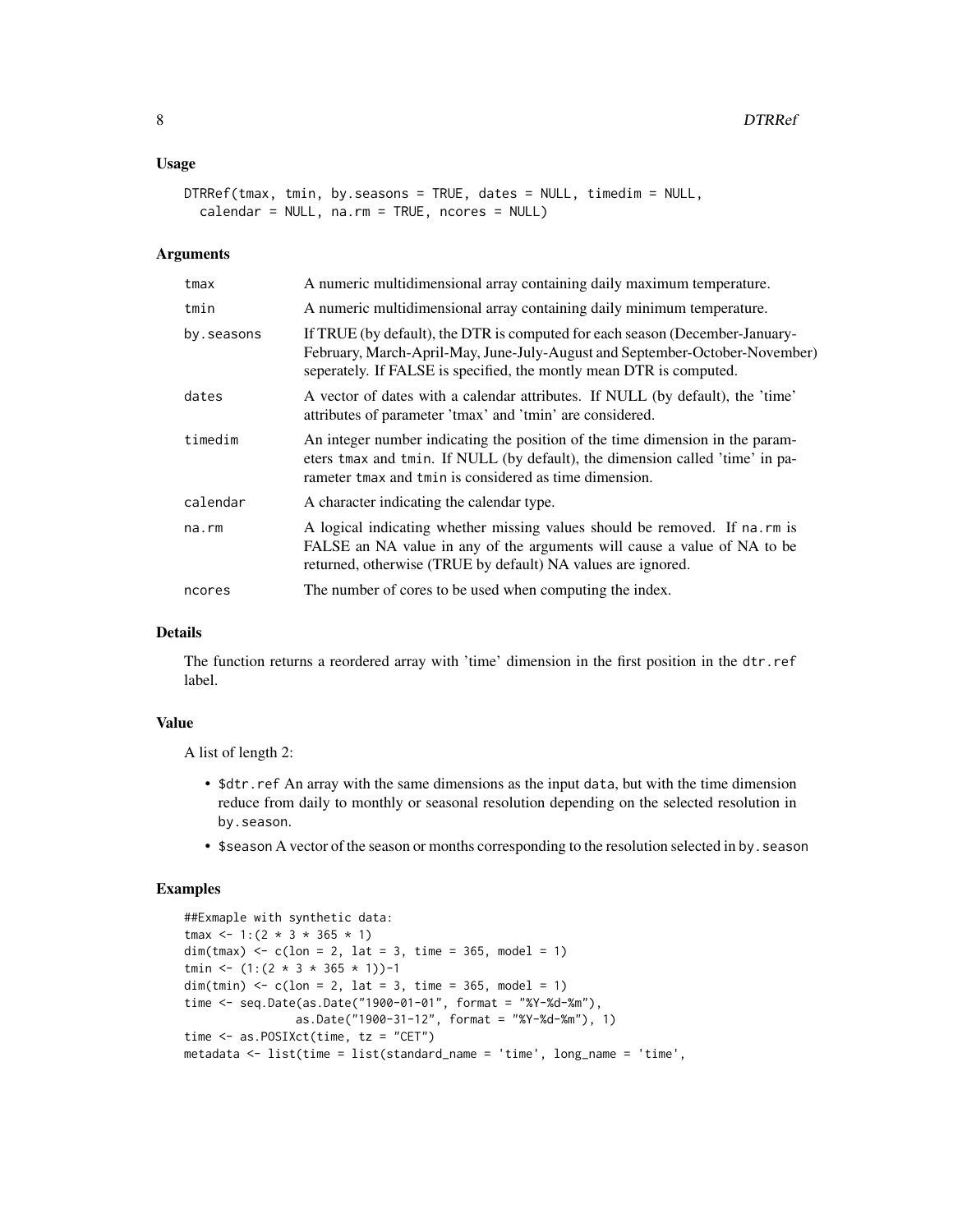#### <span id="page-8-0"></span>Extremes 9

```
calendar = 'noleap',
                            units = 'days since 1970-01-01 00:00:00', prec = 'double',
                            dim = list(list(name ='time', unlim = FALSE))))
attr(time, "variables") <- metadata
attr(tmax, 'Variables')$dat1$time <- time
attr(tmax, 'Variables')$common[[2]]$dim[[3]]$len = length(time)
attr(tmax, 'Variables')$common[[2]]$dim[[3]]$vals <- time
attr(tmin, 'Variables')$dat1$time <- time
attr(tmin, 'Variables')$common[[2]]$dim[[3]]$len = length(time)
attr(tmin, 'Variables')$common[[2]]$dim[[3]]$vals <- time
a <- DTRRef(tmax, tmin, by.seasons = FALSE, ncores = NULL)
str(a)
tmax \, 4 - 1: (2 * 3 * 365 * 1)dim(tmax) <- c(2, 3, 365)
tmin <- (1:(2 * 3 * 365 * 1))-1
dim(tmin) <- c(2, 3, 365)
a <- DTRRef(tmax, tmin, by.seasons = FALSE, dates = time, timedim = 3, ncores = NULL)
str(a)
```

| Extremes | Sum of spell lengths exceeding daily threshold for n-dimensional ar- |
|----------|----------------------------------------------------------------------|
|          | ravs                                                                 |

#### Description

This function returns the number of spells of more than min.length days which exceed or are below the given threshold from daily data.

#### Usage

```
Extremes(data, threshold, op = ">", min.length = 6,
  spells.can.span.years = TRUE, max.missing.days = 5, dates = NULL,
  timedim = NULL, calendar = NULL, ncores = NULL)
```

| data                  | A n-dimensional array containing daily data.                                                                                               |
|-----------------------|--------------------------------------------------------------------------------------------------------------------------------------------|
| threshold             | A n-dimensional array with the threshold to be/not to be reach, usually given by<br>the a percentile computed with the Threshold function. |
| op                    | The operator to use to compare data to threshold.                                                                                          |
| min.length            | The minimum spell length to be considered.                                                                                                 |
| spells.can.span.years |                                                                                                                                            |
|                       | Whether spells can span years.                                                                                                             |
| max.missing.days      |                                                                                                                                            |
|                       | Maximum number of NA values per time period.                                                                                               |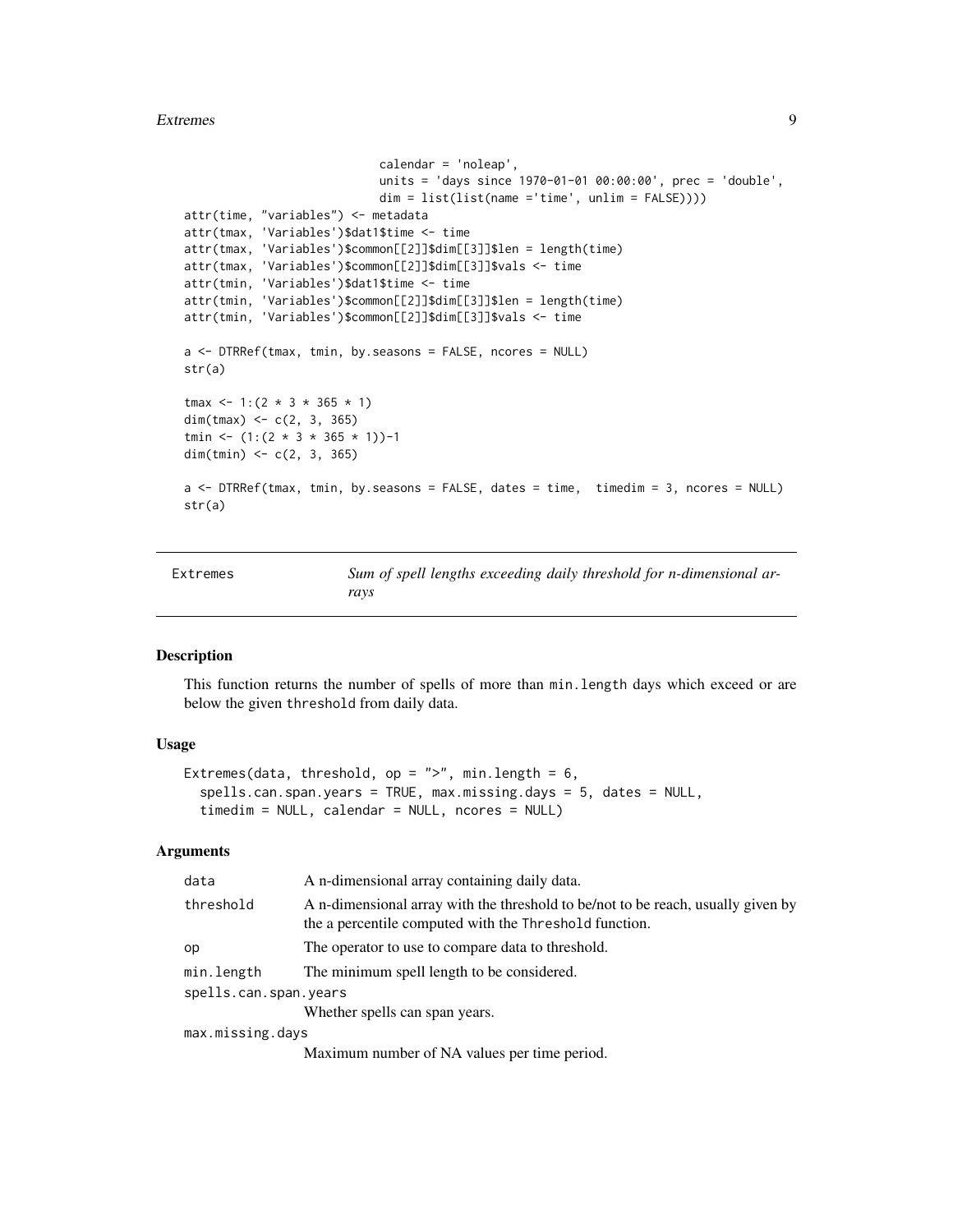| dates    | A vector of dates with a calendar attributes. If NULL (by default), the 'time'<br>attributes of parameter 'data' are considered.                               |
|----------|----------------------------------------------------------------------------------------------------------------------------------------------------------------|
| timedim  | An integer number indicating the position of the time dimension in the parameter<br>data. If NULL (by default), the dimension called 'time' in parameter data. |
| calendar | A character indicating the calendar type.                                                                                                                      |
| ncores   | The number of cores to be used when computing the extreme.                                                                                                     |

# Details

This routine compares data to the thresholds using the given operator, generating a series of TRUE or FALSE values; these values are then filtered to remove any sequences of less than min.length days of TRUE values. It then computes the lengths of the remaining sequences of TRUE values (spells) and sums their lengths. The spells.can.spa .years option controls whether spells must always terminate at the end of a period, or whether they may continue until the criteria ceases to be met or the end of the data is reached. The default for fclimdex is FALSE.

#### Value

A list of length 2:

- \$output1An array with the same dimensions as the original data, except the time dimension which is reduced to annual resolution given a timeseries of maximum spell lengths for each year.
- \$yearA vector indicating the corresponding years.

```
##Example synthetic data:
data <- 1:(2 * 3 * 372 * 1)dim(data) <- c(time = 372, lon = 2, lat = 3, model = 1)
time <- as.POSIXct(paste(sort(rep(1900:1911, 31)), 1, 1:31, sep = "-"), tz = "CET")
metadata <- list(time = list(standard_name = 'time', long_name = 'time', calendar = 'noleap',
                            units = 'days since 1970-01-01 00:00:00', prec = 'double',
                            dim = list(list(name = 'time', unlim = FALSE))))
threshold = rep(40, 31)attr(time, "variables") <- metadata
attr(data, 'Variables')$dat1$time <- time
a <- Extremes(data, threshold = threshold, op = ">", min.length = 6, spells.can.span.years = TRUE,
             max.missing.days = 5, ncores = NULL)
str(a)
```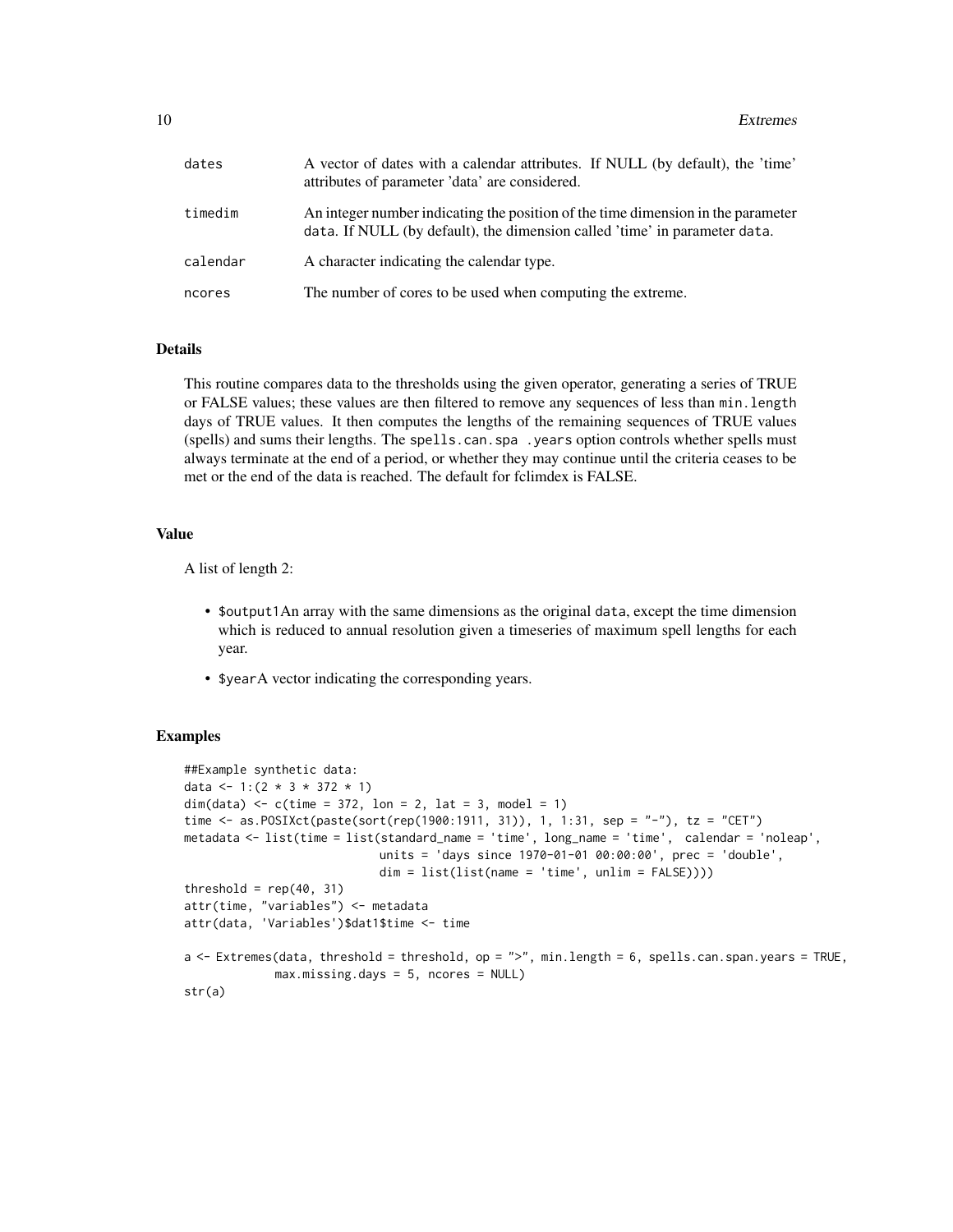<span id="page-10-0"></span>

#### Description

This function selects the daily data corresponding to the specified season.

# Usage

```
SeasonSelect(data, season, dates = NULL, timedim = NULL, calendar = NULL)
```
#### Arguments

| data     | A numeric multidimensional array containing daily data.                                                                                                                                                                                  |
|----------|------------------------------------------------------------------------------------------------------------------------------------------------------------------------------------------------------------------------------------------|
| season   | A charcater string indicating the season by the three months initials in capitals:<br>'DJF' for winter (summer), 'MAM' spring (autumn), 'JJA' for summer (winter)<br>or 'SON' for autumn (spring) in the northern (southern) hemisphere. |
| dates    | A vector of dates with a calendar attributes. If NULL (by default), the 'time'<br>attributes of parameter 'data' are considered.                                                                                                         |
| timedim  | An integer number indicating the position of the time dimension in the parameter<br>data. If NULL (by default), the dimension called 'time' in parameter data.                                                                           |
| calendar | A character indicating the calendar type.                                                                                                                                                                                                |

#### Value

A list of length 2:

- \$data A vector or array containing the daily values for the selected season, with the same dimensions as data input but the 'time' dimension reduce to the number of days corresponding to the selected season.
- \$dates A vector of dates reduce to the number of days corresponding to the selected season.

```
## Example with synthetic data:
data <- 1:(2 \times 3 \times (366 + 365) \times 2)dim(data) <- c(lon = 2, lat = 3, time = 366 + 365, model = 2)
time <- seq(ISOdate(1903,1,1), ISOdate(1904,12,31), "days")
time <- as.POSIXct(time, tz = "CET")
metadata <- list(time = list(standard_name = 'time', long_name = 'time',
                             calendar = 'noleap',
                             units = 'days since 1970-01-01 00:00:00', prec = 'double',
                            dim = list(list(name ='time', unlim = FALSE))))
attr(time, "variables") <- metadata
attr(data, 'Variables')$dat1$time <- time
attr(data, 'Variables')$dat2$time <- time
attr(data, 'Variables')$common[[2]]$dim[[3]]$len = length(time)
```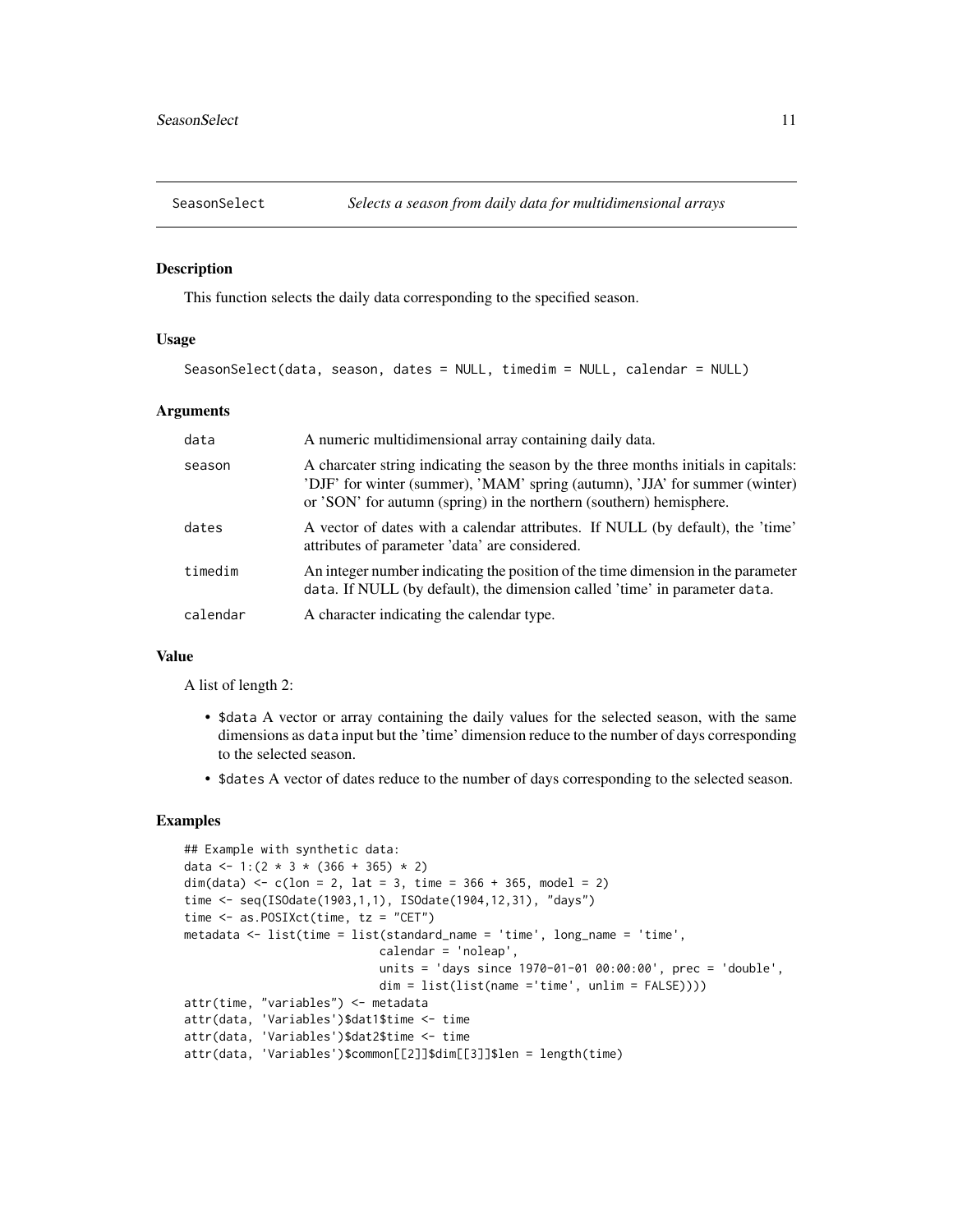12 SelBox

```
attr(data, 'Variables')$common[[2]]$dim[[3]]$vals <- time
a <- SeasonSelect(data = data, season = 'JJA')
str(a)
```
SelBox *Select apatial region from multidimensional arrays*

# Description

This function subsets an spatial region from spatial data giving a vector with the maximum and minimum of latitudes and longitudes of the selected region.

#### Usage

SelBox(data, lon, lat, region, londim = NULL, latdim = NULL, mask = NULL)

# Arguments

| data   | An array with minimum two dimensions of latitude and longitude.                                                                                                                         |
|--------|-----------------------------------------------------------------------------------------------------------------------------------------------------------------------------------------|
| lon    | Numeric vector of longitude locations of the cell centers of the grid of data'.                                                                                                         |
| lat    | Numeric vector of latitude locations of the cell centers of the grid of data'.                                                                                                          |
| region | A vector of length four indicating the minimum longitude, the maximum longi-<br>tude, the minimum latitude and the maximum latitude.                                                    |
| londim | An integer number indicating the position of the longitude dimension in the data<br>object. If NULL (by deafault), the function search for a dimension call 'lon' in<br>the data input. |
| latdim | An integer number indicating the position of the latitude dimension in the data<br>object. If NULL (by deafault), the function search for a dimension call 'lat' in<br>the data input.  |
| mask   | A matrix with the same spatial dimensions of data.                                                                                                                                      |

#### Value

A list of length 4:

- \$dataAn array with the same dimensions as the input data array, but with spatial dimension reduced to the selected region
- \$latA vector with the new corresponding latitudes for the selected region
- \$lonA vector with the new corresponding longitudes for the selected region
- \$maskIf parameter mask is supplied, an array with reduced length of the dimensions to the selected region. Otherwise, a NULL element is returned.

<span id="page-11-0"></span>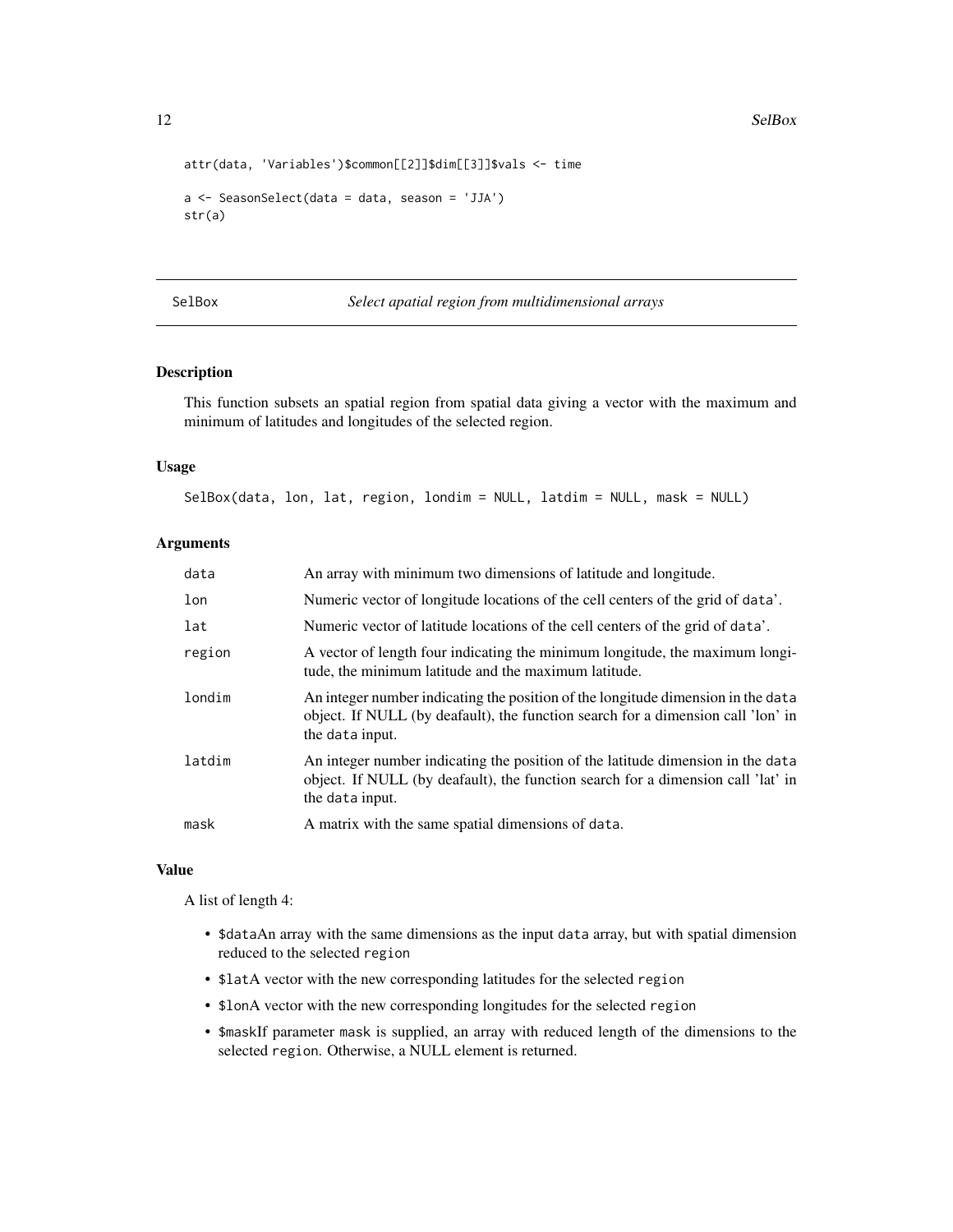#### <span id="page-12-0"></span>Subset 13

# Examples

```
## Example with synthetic data:
data <- 1:(20 * 3 * 2 * 4)dim(data) \leq c (lon = 20, lat = 3, time = 2, model = 4)
lon \leq seq(2, 40, 2)
lat \leq c(1, 5, 10)a \leftarrow SelBox(data = data, lon = lon, lat = lat, region = c(2, 20, 1, 5),
           londim = 1, lational = 2, mask = NULL)
str(a)
```
Subset *Subset a Data Array*

# **Description**

This function allows to subset (i.e. slice, take a chunk of) an array, in a similar way as done in the function take() in the package plyr. There are two main inprovements:

The input array can have dimension names, either in names( $\dim(x)$ ) or in the attribute 'dimensions', and the dimensions to subset along can be specified via the parameter along either with integer indices or either by their name.

There are additional ways to adjust which dimensions are dropped in the resulting array: either to drop all, to drop none, to drop only the ones that have been sliced or to drop only the ones that have not been sliced.

If an array is provided without dimension names, dimension names taken from the parameter dim\_names will be added to the array. This function computes the threshold based on a quantile value for each day of the year of the daily data input.

#### Usage

```
Subset(x, along, indices, drop = FALSE)
```

| $\mathsf{x}$ | A multidimensional array to be sliced. It can have dimension names either in<br>$names(dim(x))$ or either in the attribute 'dimensions'.                                                                                                                                                |
|--------------|-----------------------------------------------------------------------------------------------------------------------------------------------------------------------------------------------------------------------------------------------------------------------------------------|
| along        | Vector with references to the dimensions to take the subset from: either integers<br>or dimension names.                                                                                                                                                                                |
| indices      | List of indices to take from each dimension specified in 'along'. If a single<br>dimension is specified in 'along' the indices can be directly provided as a single<br>integer or as a vector.                                                                                          |
| drop         | Whether to drop all the dimensions of length 1 in the resulting array, none,<br>only those that are specified in 'along', or only those that are not specified in<br>'along'. The possible values are, respectively: 'all' or TRUE, 'none' or FALSE,<br>'selected', and 'non-selected'. |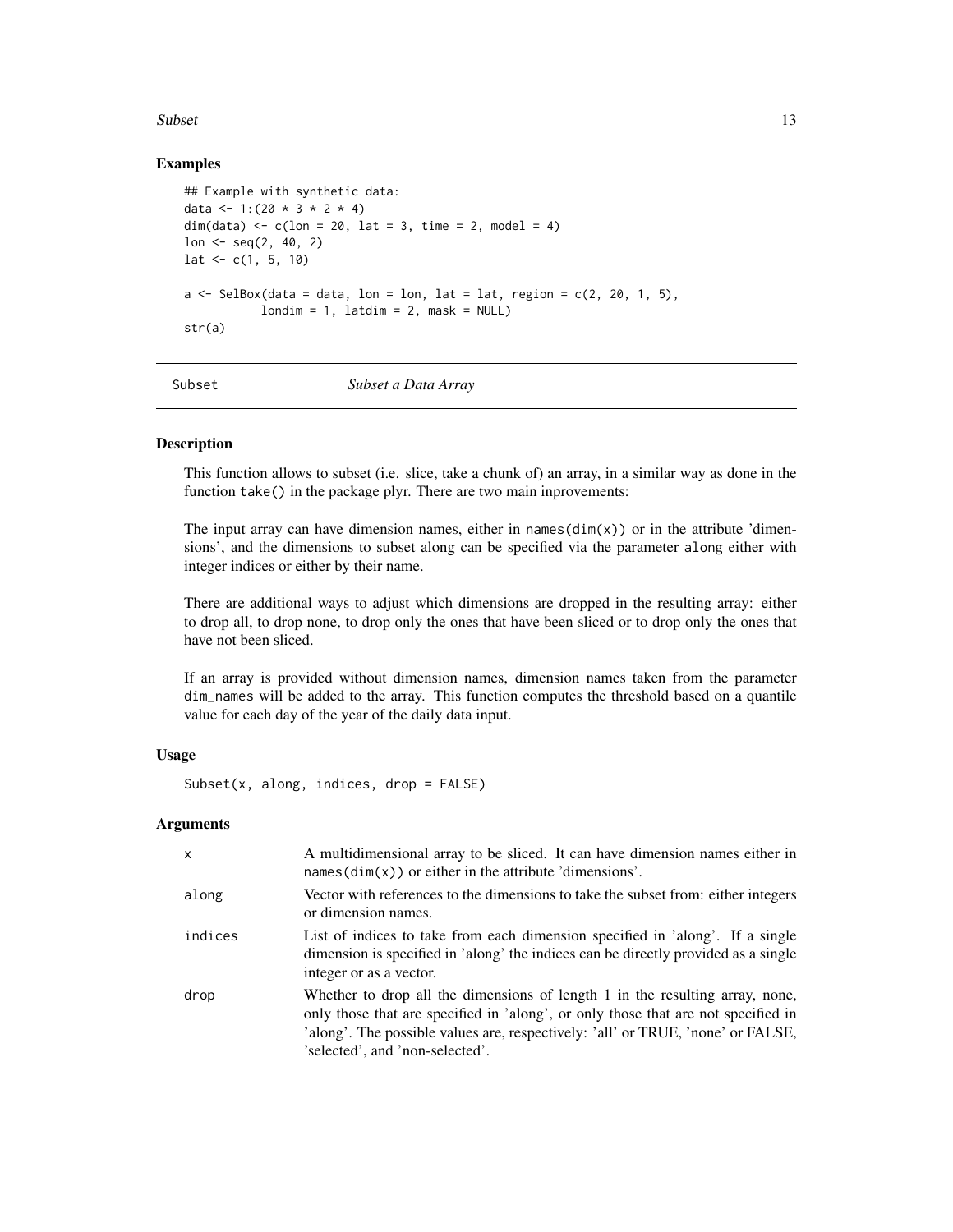<span id="page-13-0"></span>An array with similar dimensions as the x input, but with trimmed or dropped dimensions.

# Examples

```
##Example synthetic data:
data <- 1:(2 * 3 * 372 * 1)dim(data) \leq c(time = 372, lon = 2, lat = 3, model = 1)
data_subset <- Subset(data, c('time', 'model'),
                     list(1:10, TRUE), drop = 'selected')
dim(data_subset)
```
Threshold *Daily thresholds based on quantiles for n-dimensional arrays*

# Description

This function computes the threshold based on a quantile value for each day of the year of the daily data input.

#### Usage

Threshold(data, dates = NULL, calendar = NULL, base.range = NULL,  $qtiles = 0.9$ , ncores = NULL)

#### Arguments

| data       | A numeric n-dimensional array containing daily data.                                                                            |
|------------|---------------------------------------------------------------------------------------------------------------------------------|
| dates      | A vector of dates with a calendar attributes. If NULL (by default), the 'time'<br>attributes of parameter 'data' is considered. |
| calendar   | A character indicating the calendar type.                                                                                       |
| base.range | The years used for computing the threshold.                                                                                     |
| qtiles     | Numeric vector with values between 0 and 1 indicating the quantiles to be com-<br>puted.                                        |
| ncores     | The number of cores to be used when computing the threshold.                                                                    |

# Value

An array with similar dimensions as the data input, but without 'time' dimension, and a new 'jdays' dimension.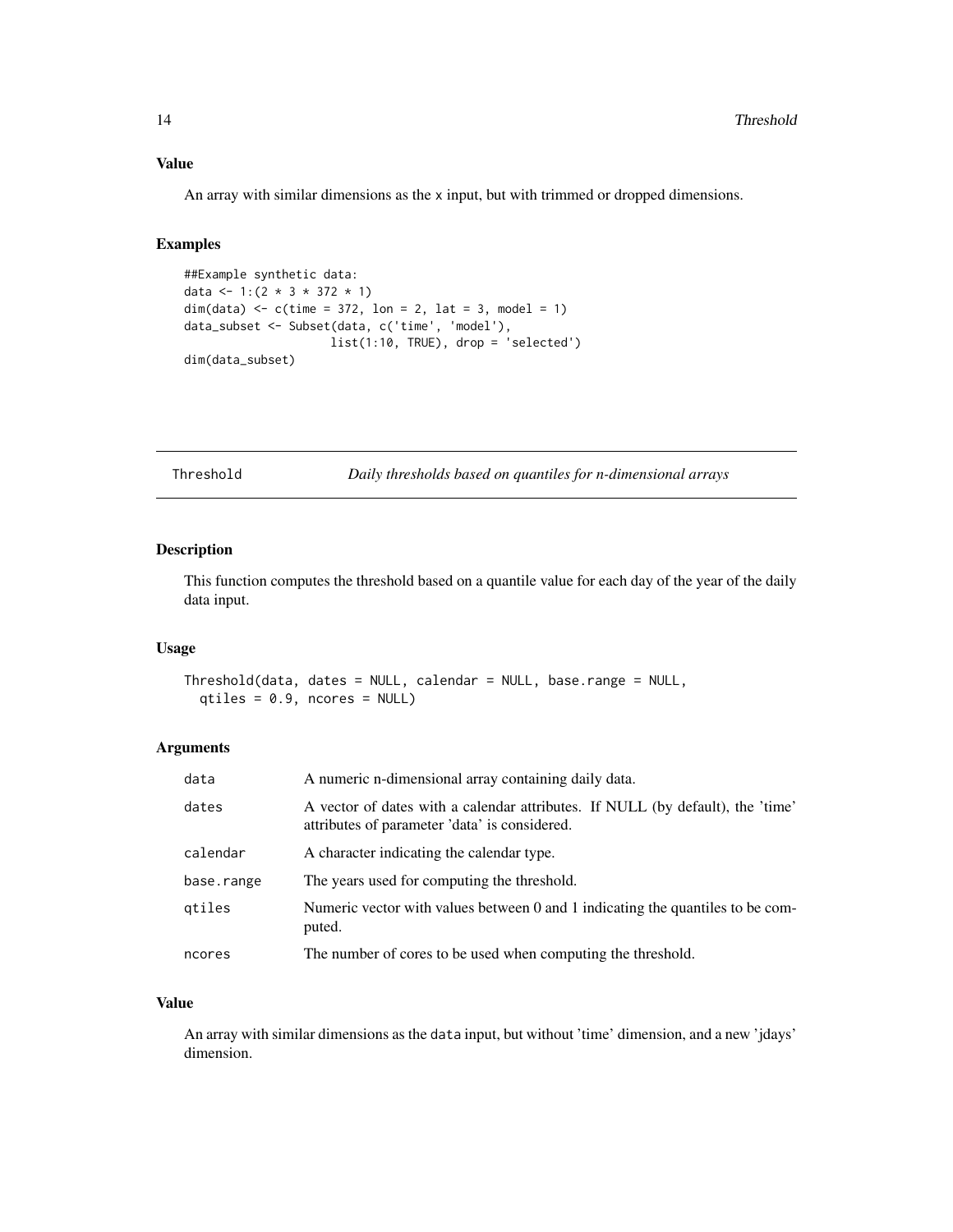# <span id="page-14-0"></span>WaveDuration 15

#### Examples

```
##Example synthetic data:
data <- 1:(2 \times 3 \times 372 \times 1)dim(data) <- c(time = 372, lon = 2, lat = 3, model = 1)
time <- as.POSIXct(paste(sort(rep(1900:1911, 31)), 1, 1:31, sep = "-"), tz = "CET")
metadata <- list(time = list(standard_name = 'time', long_name = 'time', calendar = 'noleap',
                             units = 'days since 1970-01-01 00:00:00', prec = 'double',
                            dim = list(list(name = 'time', unlim = FALSE))))attr(time, "variables") <- metadata
attr(data, 'Variables')$dat1$time <- time
a <- Threshold(data, dates = NULL, base.range = NULL, qtiles = 0.9, ncores = NULL)
str(a)
```
WaveDuration *Heat and cold waves duration for n-dimensional arrays*

#### Description

This function computes the duration of a heat/cold wave as the number of consecutive days for which the maximum/minimum temperature is exceeding/below a threshold over a minimum number of days in month or seasonal resolution.

#### Usage

WaveDuration(data, threshold, op =  $"$ ), spell.length = 6, by.seasons = TRUE, dates = NULL, calendar = NULL, ncores = NULL)

| data         | A numeric n-dimensional array containing daily maximum or minimum temper-<br>ature                                                                                 |
|--------------|--------------------------------------------------------------------------------------------------------------------------------------------------------------------|
| threshold    | An array with the threshold to be/not to be reach, usually given by the 90th/10th<br>percentiles for heat/cold waves computed with the Threshold function.         |
| op           | A character ">" (by default) or ">=" for heat waves and "<" or "<=" for cold<br>waves indicating the operator must be used to compare data to threshold.           |
| spell.length | A number indicating the number of consecutive days with extreme temperature<br>to be considered heat or cold wave.                                                 |
| by.seasons   | If TRUE (by default), the wave duration is computed for each season (DJF/MAM/JJA/SON)<br>separately. If FALSE is specified, the monthly wave duration is computed. |
| dates        | A vector of dates including calendar attributes. If NULL (by default), the 'time'<br>attributes of parameter 'data' is used.                                       |
| calendar     | A character indicating the calendar type.                                                                                                                          |
| ncores       | The number of cores to be used when computing the wave duration.                                                                                                   |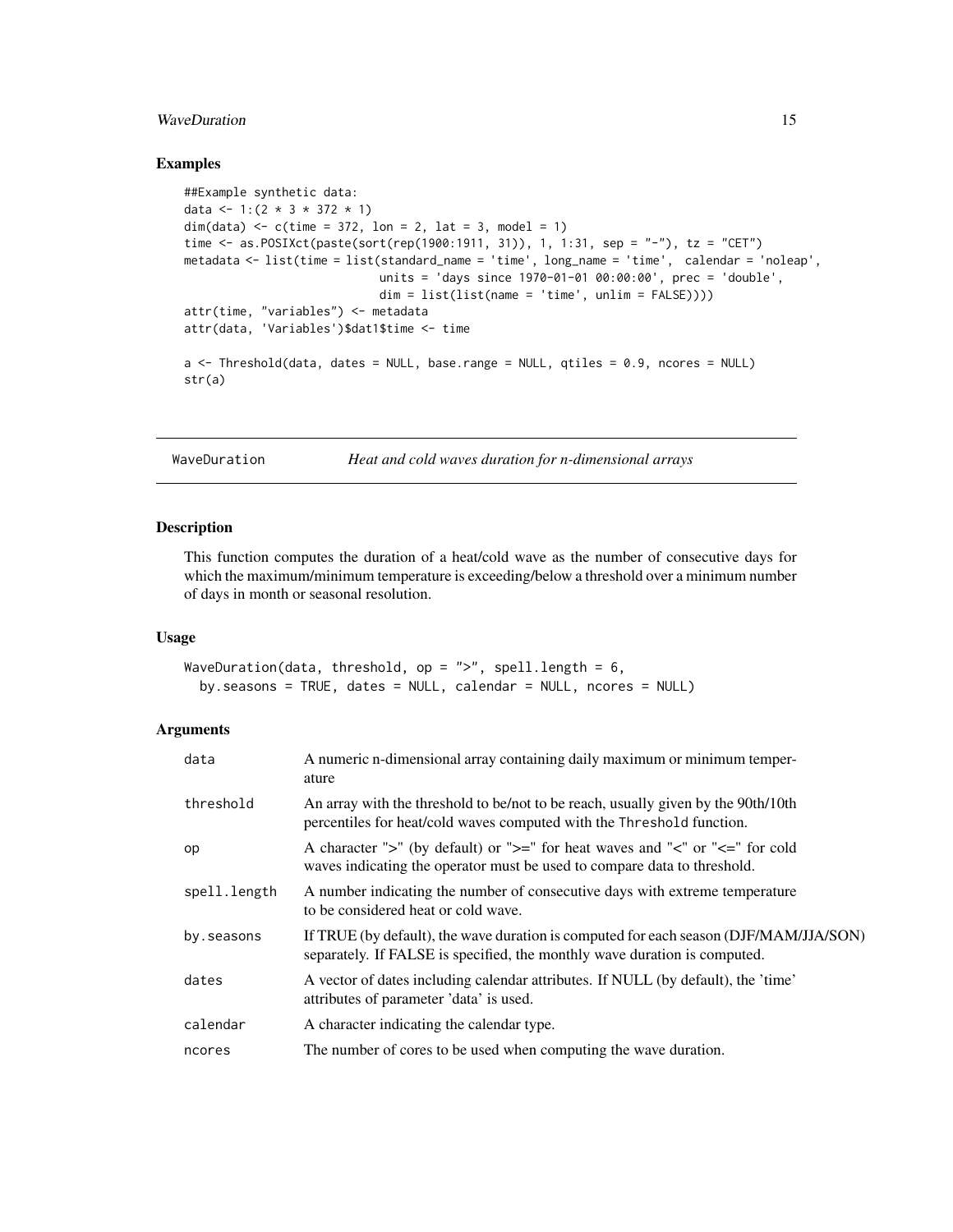<span id="page-15-0"></span>A list of length 2:

- \$resultAn array with the same dimensions as the input data, but with the time dimension reduce from daily to monthly or seasonal resolution depending on the selected resolution in by.season.
- \$yearsA vector of the years and season/months corresponding to the resolution selected in by.season and temporal length of the input data

# Examples

```
##Example synthetic data:
data <- 1:(2 * 3 * 31 * 5)dim(data) \leq c (lon = 2, lat = 3, time = 31, model = 5)
time <- as.POSIXct(paste(paste(1900, 1, 1:31, sep = "-"), paste(12, 0, 0.0, sep = ":")), tz = "CET")
metadata <- list(time = list(standard_name = 'time', long_name = 'time', calendar = 'standard',
                units = 'days since 1970-01-01 00:00:00', prec = 'double',
                dim = list(list(name ='time', unlim = FALSE))))
attr(time, "variables") <- metadata
attr(data, 'Variables')$dat1$time <- time
threshold \leq rep(40, 31)
a <- WaveDuration(data, threshold, op = ">", spell.length = 6, by.seasons = TRUE, ncores = NULL)
str(a)
```
WeightedMean *Calculate spatial area-weighted average of multidimensional arrays*

# Description

This function computes a spatial area-weighted average of n-dimensional arrays being possible to select a region and to add a mask to be applied when computing the average.

#### Usage

```
WeightedMean(data, lon, lat, region = NULL, mask = NULL, londim = NULL,
  latdim = NULL)
```

| data | An array with minimum two dimensions of latitude and longitude.                                                                                                            |
|------|----------------------------------------------------------------------------------------------------------------------------------------------------------------------------|
| lon  | Numeric vector of longitude locations of the cell centers of the grid of data.<br>This vector must be the same length as the longitude dimension in the parameter<br>data. |
| lat  | Numeric vector of latitude locations of the cell centers of the grid of data. This<br>vector must be the same length as the latitude dimension in the parameter data.      |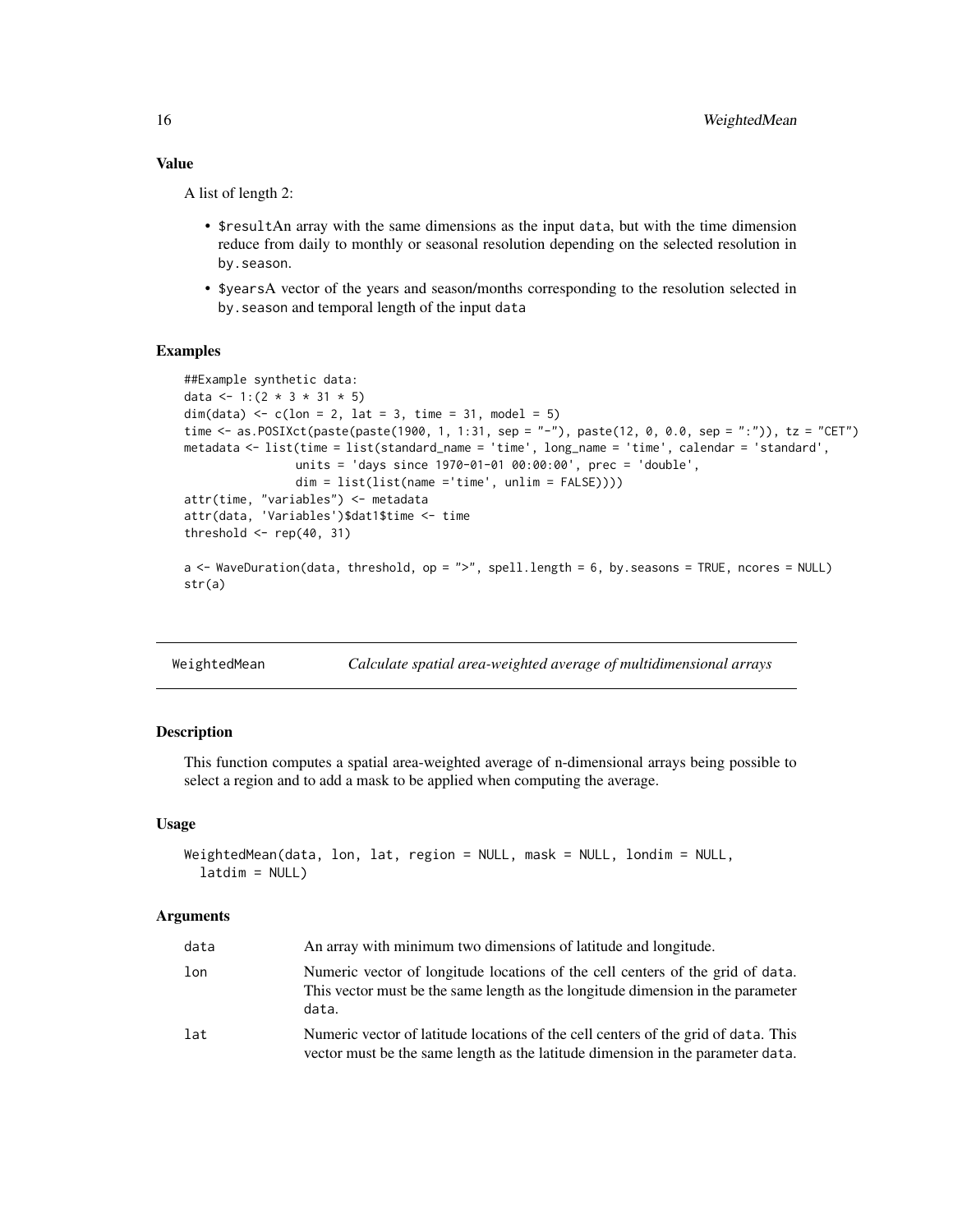# WeightedMean 17

| region | A vector of length four indicating the minimum longitude, the maximum longi-<br>tude, the minimum latitude and the maximum latitude of the region to be aver-<br>aged.                                                                                                                                                                                                                                                                                                                                                          |
|--------|---------------------------------------------------------------------------------------------------------------------------------------------------------------------------------------------------------------------------------------------------------------------------------------------------------------------------------------------------------------------------------------------------------------------------------------------------------------------------------------------------------------------------------|
| mask   | A matrix with the same spatial dimensions of data. It can contain either a)<br>TRUE where the value at that position is to be accounted for and FALSE where<br>not, or b) numeric values, where those greater or equal to 0.5 are to be accounted<br>for, and those smaller are not. Attention: if the longitude and latitude dimensions<br>of the data and mask coincide in length, the user must ensure the dimensions of<br>the mask are in the same order as the dimensions in the array provided in the<br>parameter data. |
| londim | An integer number indicating the position of the longitude dimension in the<br>data object.                                                                                                                                                                                                                                                                                                                                                                                                                                     |
| latdim | An integer number indicating the position of the latitude dimension in the data<br>object.                                                                                                                                                                                                                                                                                                                                                                                                                                      |

# Value

An array, matrix or vector containig the area-weighted average with the same dimensions as data, except for the spatial longitude and latitude dimensions, which disappear.

```
##Example synthetic data 1:
data <- 1:(2 * 3 * 4 * 5)dim(data) \leq c(lon = 2, lat = 3, time = 4, model = 5)
lat \leq -c(1, 10, 20)lon <-c(1, 10)a \leq WeightedMean(data = data, lon = lon, lat = lat, region = NULL,
                  mask = NULL, londim = 1, latdim = 2)
str(a)
mask <- c(0, 1, 0, 1, 0, 1)
dim(mask) \leftarrow c(\text{lon} = 2, \text{lat} = 3)a \leq WeightedMean(data = data, lon = lon, lat = lat, region = NULL,
                  mask = mask, londim = 1, latdim = 2)
str(a)
region <- c(1, 10, 1, 10)
a \leftarrow WeightedMean(data = data, lon = lon, lat = lat, region = region,
                  mask = mask, londim = 1, latdim = 2)
str(a)
##Example synthetic data:
data <- 1:(2 * 3 * 4)dim(data) <-c(lon = 2, lat = 3, time=4)
lat <- c(1, 10, 20)
lon <-c(1, 10)a \leq WeightedMean(data = data, lon = lon, lat = lat, region = NULL,
```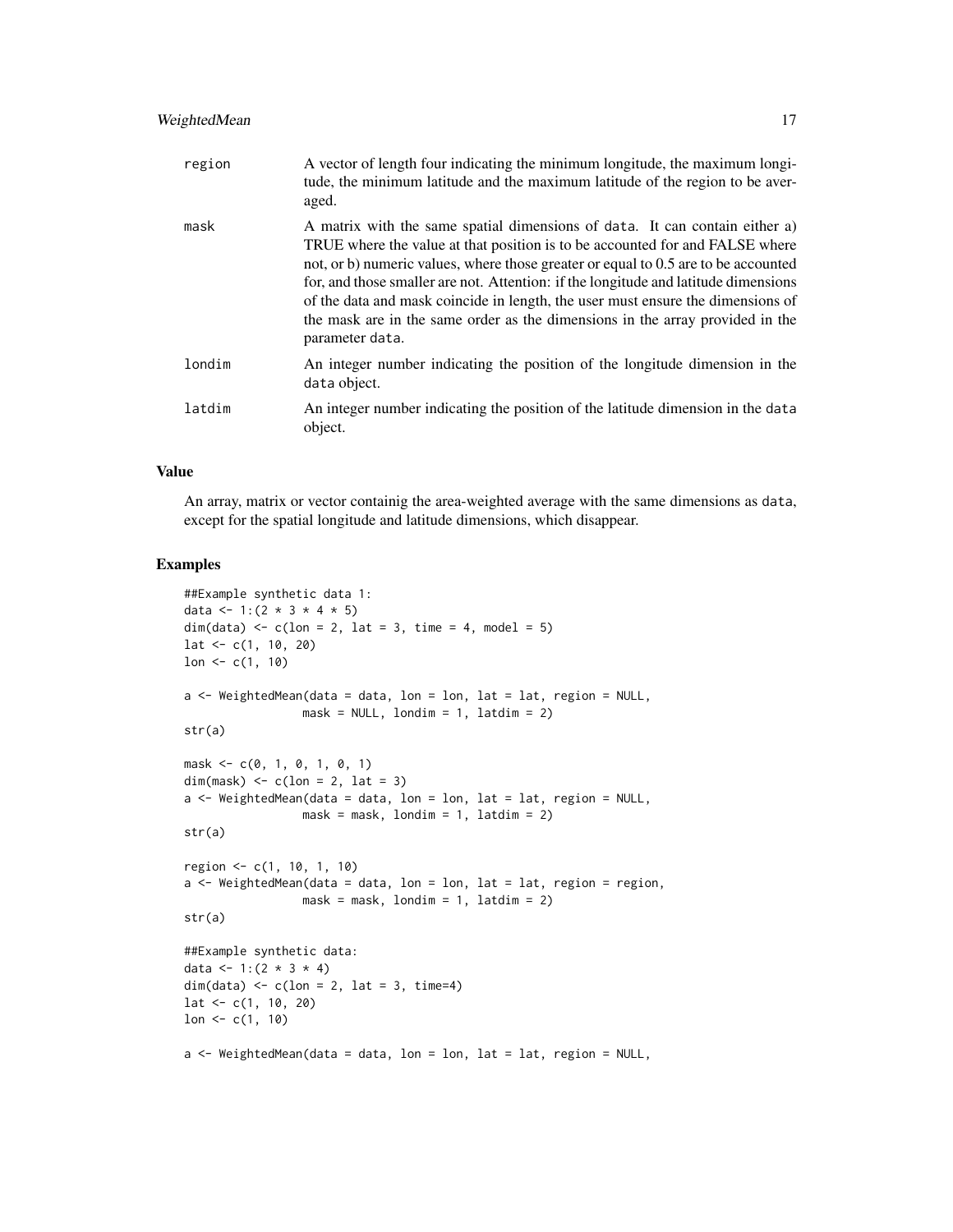```
mask = NULL, londim = 1, latdim = 2)
```
str(a)